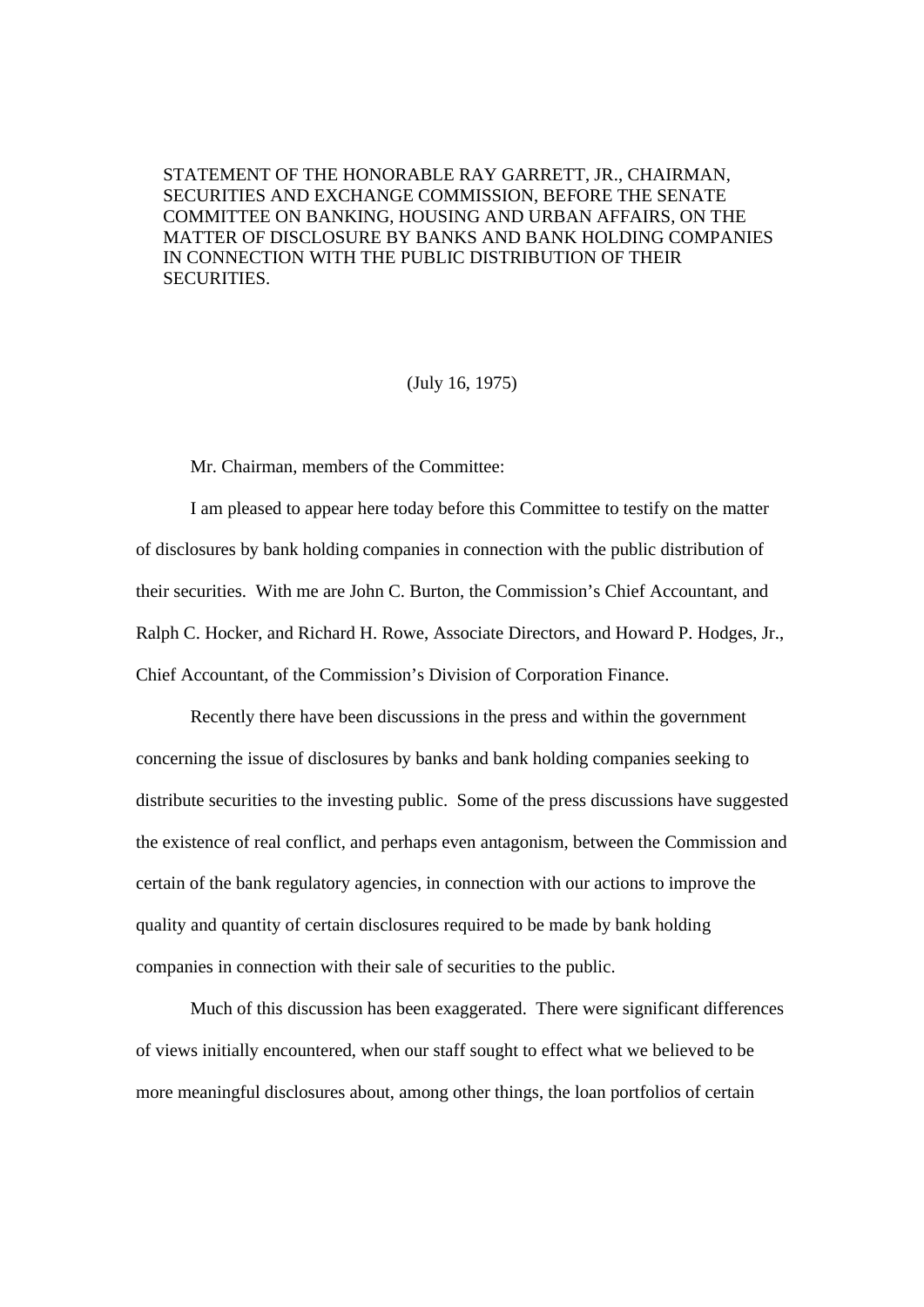banks. In order to allay concerns that were expressed both by the banking industry and bank regulatory agencies, however, a formal dialogue was commenced through the establishment of an Interagency Bank Disclosure Coordinating Group, comprised of representatives from the Federal Reserve Board, the Comptroller of the Currency, the Federal Deposit Insurance Corporation and, of course, our Commission.

The cooperation and accommodation achieved by the members of this group have been meaningful, and the banking agencies have been of material assistance to us by providing information about bank practices, activities and operations. Today, I believe that the four agencies have achieved a general conceptual consensus about the need for the protection of investors; the banking agencies are prepared, generally, to support the Commission's specific efforts to apply to bank holding companies our general Congressional mandate -- to provide "full and fair disclosure of the character of the securities sold in interstate commerce."

A number of large bank holding companies have filed registration statements in recent months, have provided the information requested by the staff, have had their registration statements become effective and have had successful offerings. I am providing the Committee with a list of bank holding companies that have been in registration since the beginning of the year. We believe that the disclosures banks are providing is of significant importance to investors, and that the capital raising process is working, and working effectively.

Although we are confident that important strides have been made in allaying the concerns initially expressed by the banking agencies, it is important to understand the

- 2 -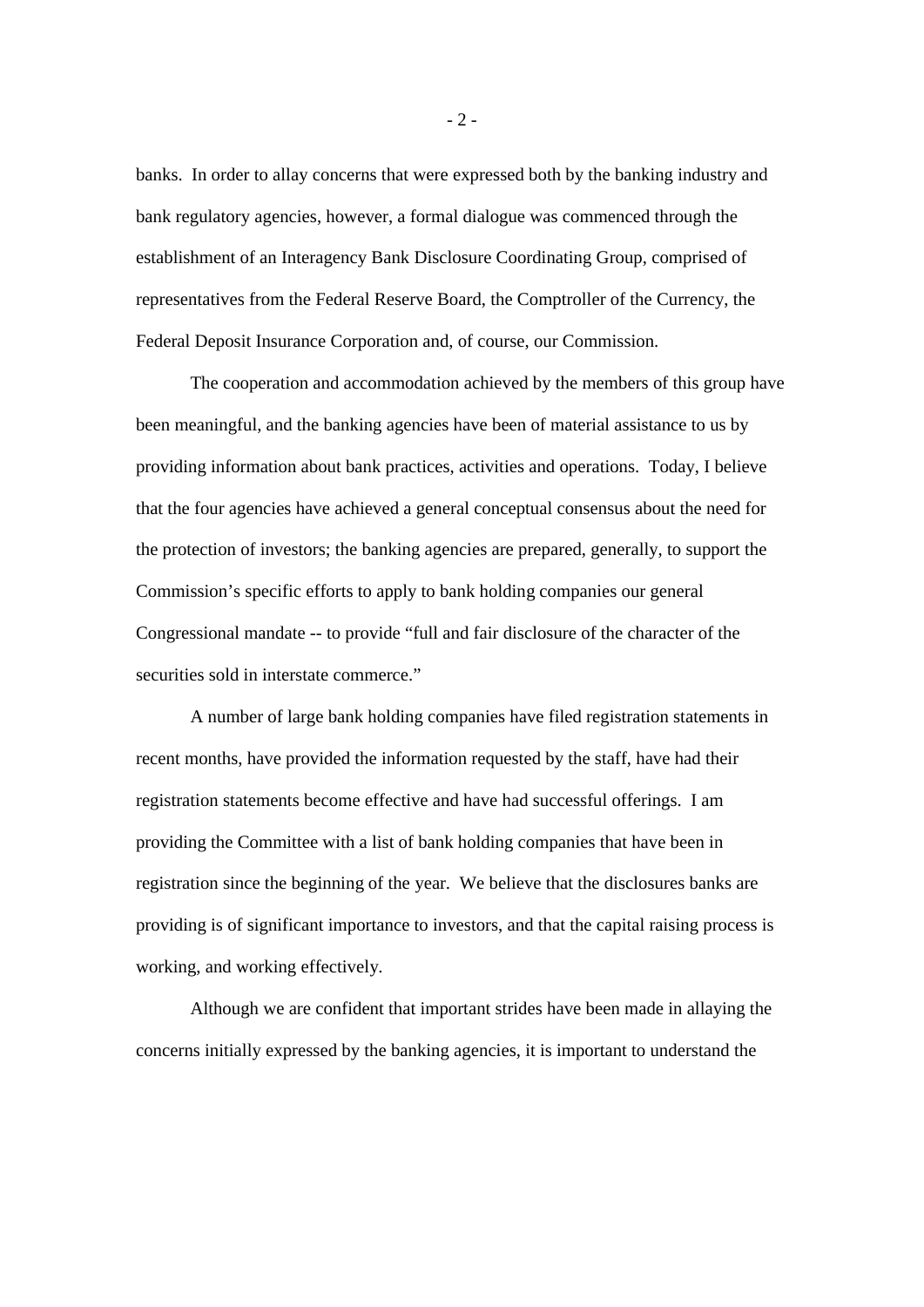Commission's role with respect to this problem, as well as the origins of the questions raised and the methods by which they are being resolved.

The Commission's mandate to obtain full and fair disclosure to investors in a public offering of securities is contained in the Securities Act of 1933. That Act requires most issuers of securities, in connection with the distribution of such securities, to file a registration statement with the Commission and to deliver a prospectus to investors containing accurate and current information concerning the issuer. In addition, the Securities Exchange Act of 1934 provides for periodic reporting by issuers whose securities are held by the public, to insure continuous disclosure of material facts about publicly-held companies.

As the Committee is aware, the Commission historically has not had extensive experience with disclosures by banks, because securities offered and sold by banks are exempt from registration with the Commission under Section 3 of the Securities Act. Banks whose equity securities are publicly-held are not exempt from periodic reporting and proxy solicitation under the Exchange Act, but administration of the Act in that regard is assigned to the bank regulatory agencies.

Securities offered and sold by bank holding companies, however, are not exempt from registration with the Commission under the Securities Act, and, if their equity securities are publicly-held, they are subject to the Commission's administration as to periodic reporting and proxy solicitation. The desire of banks to expand into nontraditional banking activities has led to increased use of the bank holding company as a vehicle to engage in these activities, with the consequence of subjecting the financial

- 3 -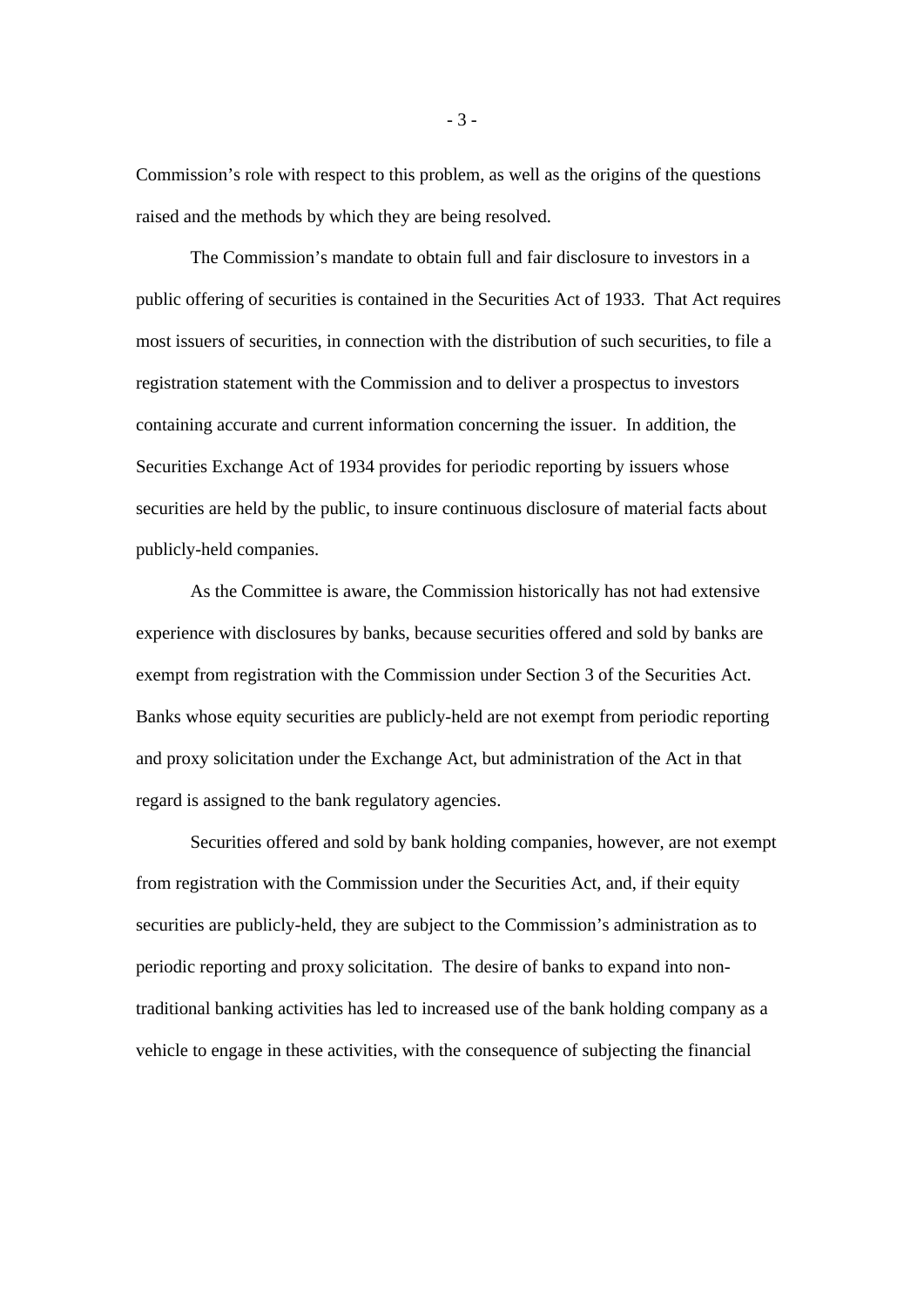reporting of those banks that are part of a bank holding company system to the disclosure requirements of the federal securities laws.

There are today more than 1,600 bank holding companies. Approximately one quarter of these are subject to the jurisdiction of this Commission because their shares are held by at least 500 shareholders or because they have sought and obtained public financing. In 1970, 82 securities offerings by bank holding companies, covering almost \$700 million, including about \$133 million offered for cash, were registered with the Commission. In 1974, there were 302 such offerings, covering more than \$5 billion, of which more than half were offered for cash.

When a registration statement is filed with the Commission, the staff of our Division of Corporation Finance reviews it, with the objective of determining, to the extent feasible, whether full and fair disclosure appears to have been made, and written or oral comments are furnished to the registrant. Depending on the nature of the comments it receives, the registrant usually amends its initial filing to respond to our staff's comments. While the registrant can, under the Securities Act, allow its initial registration statement to become effective 20 days after it has been filed with the Commission, unless the Commission acts prior to that time to stop the effectiveness of the registration statement, the practice is for the registrant to file a delaying amendment to permit the staff an adequate opportunity to review the disclosures made and to permit the registrant to respond effectively to our staff's comments.

Of course, the burden of making full disclosure of all material facts rests solely on the registrant and cannot be shifted to our staff. But, our staff nevertheless undertakes to satisfy itslef, to the extent feasible under the circumstances, that the disclosures in a

- 4 -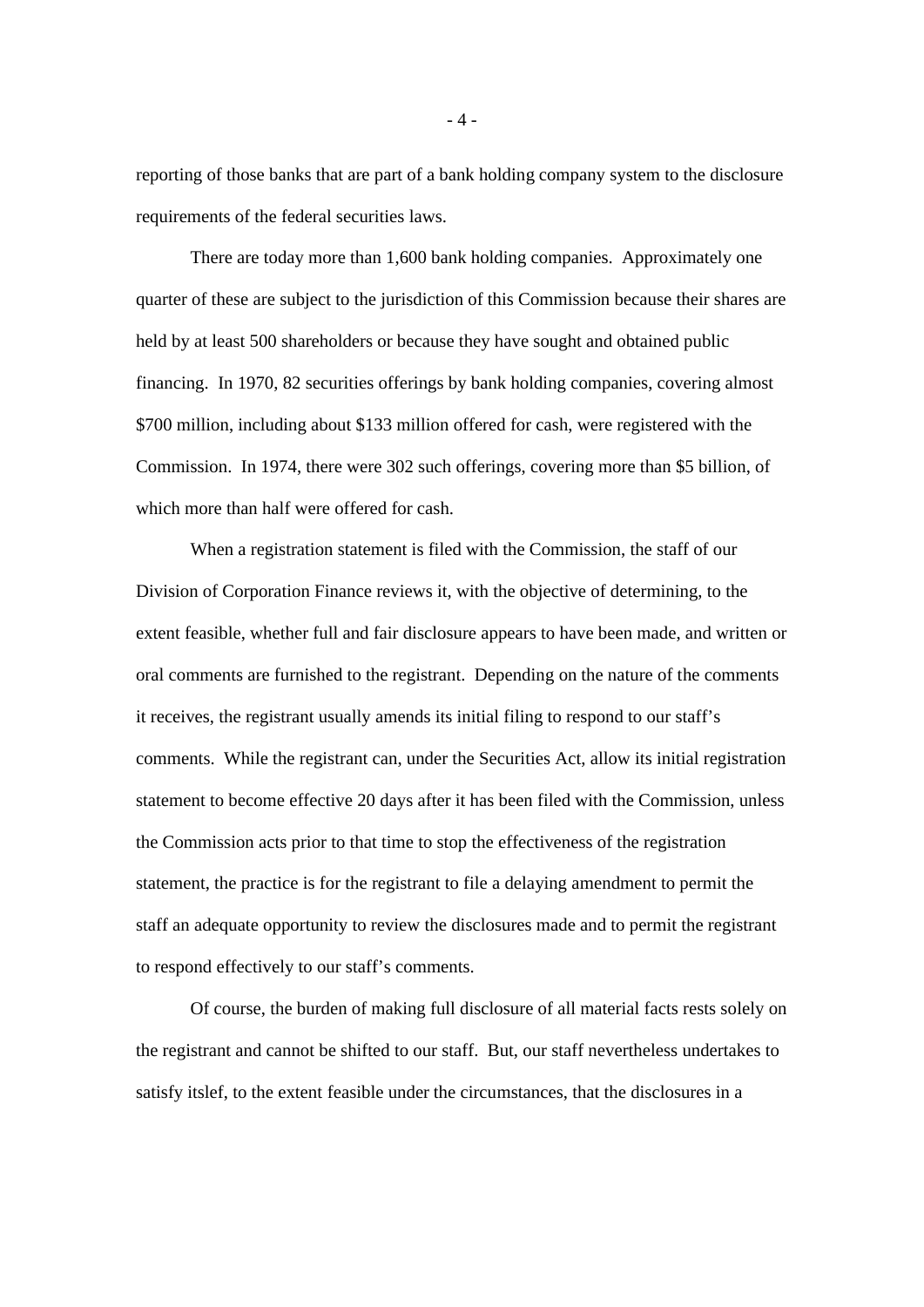registration statement are complete, so that investors can make meaningful investment choices.

Registration under the Securities Act is effected by filing a registration statement which complies with the appropriate form adopted by the Commission. These forms prescribe certain items of information that must be supplied. When applicable, and staff review is concerned with determining compliance with the requirements of that form. The forms, however, are not necessarily exhaustive of the disclosure burden. All registration forms are subject to the Commission's Rule 408, which states:

"In addition to the information expressly required to be included in a registration statement, there should be added such further material information, if any, as may be necessary to make the required statements, in the light of the circumstances in which they are made, not misleading."

Rule 408 recognizes that the changing nature of our economy and of the elements in it are such that full and adequate disclosure cannot be assured merely by responding to items in a form. The registrant and the staff must address areas that are of current significance or concern; the flexibility and informality of the review process I have just described is intended to achieve this. Comments that were appropriate last year may no longer be, due to changing economic or other conditions; comments that no one considered last year may be critical now, for the same reasons.

In any given case, appropriate disclosures are those that will be helpful to the ordinary investor in determining whether to invest in the security being offered. Much bank regulation and financial reporting required of bank regulatory authorities has been devoted to maintaining the solvency of banks and protecting their depositors. However, someone being asked to purchase an unsecured debt security of the parent of a bank, or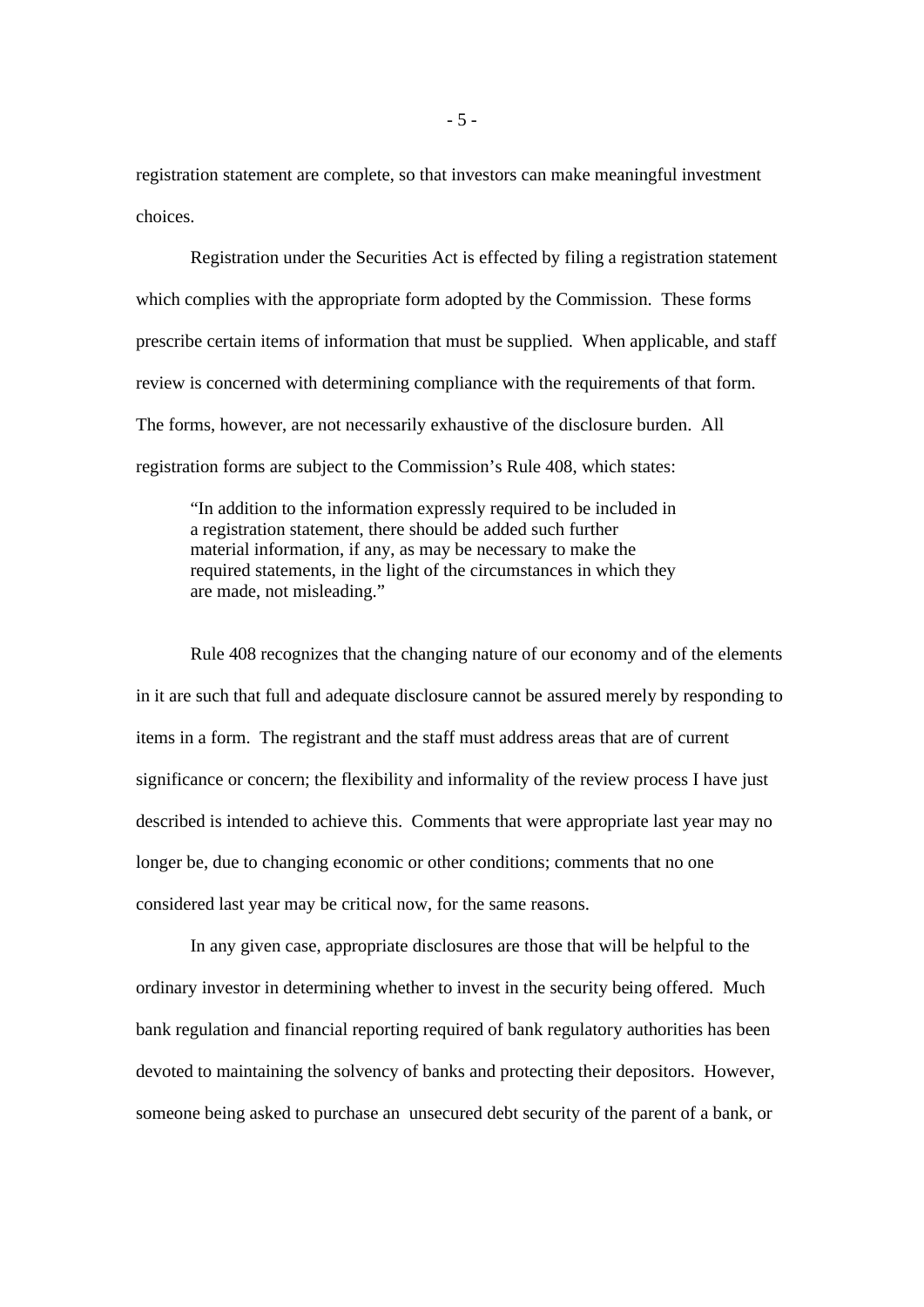an equity security of the parent, is not limited in his concerns to whether the bank will remain solvent, important as that is.

When the parent -- the bank holding company -- must look to dividends from the bank as the primary, if not the sole, source of funds to pay interest and principal on the notes or debentures, or dividends on shares, being offered, the investor is naturally interested in the future earnings potential of the bank. Recognizing this, we have encouraged bank holding company registrants to provide full disclosure of factors which have a significant effect upon historical earnings or which may have a significant effect upon future earnings. Changes in the nature of the banking business have influenced the type of disclosure that is most meaningful.

As banks have diversified, both geographically and in terms of the nature of their other business activities, it has become increasingly difficult for investors to identify the sources of income of a bank holding company. Since various sources of income can have a wide range of risk characteristics, it has become difficult for the investor to assess future earnings potential of bank holding companies. In addition, this assessment of future earnings may be as much a function of an analysis of present and anticipated future economic conditions as of an analysis of the results of prior years.

In other words, evaluations about future earnings which are based solely on extrapolations from prior experience are not sufficient, especially during periods of rapid change in the business environment. Certainly, we have seen these rapid changes in recent months.

Generally speaking, it was in late 1973 that problems involving banks, and thus bank holding companies, began to emerge as a result of the unsettled economy. In

- 6 -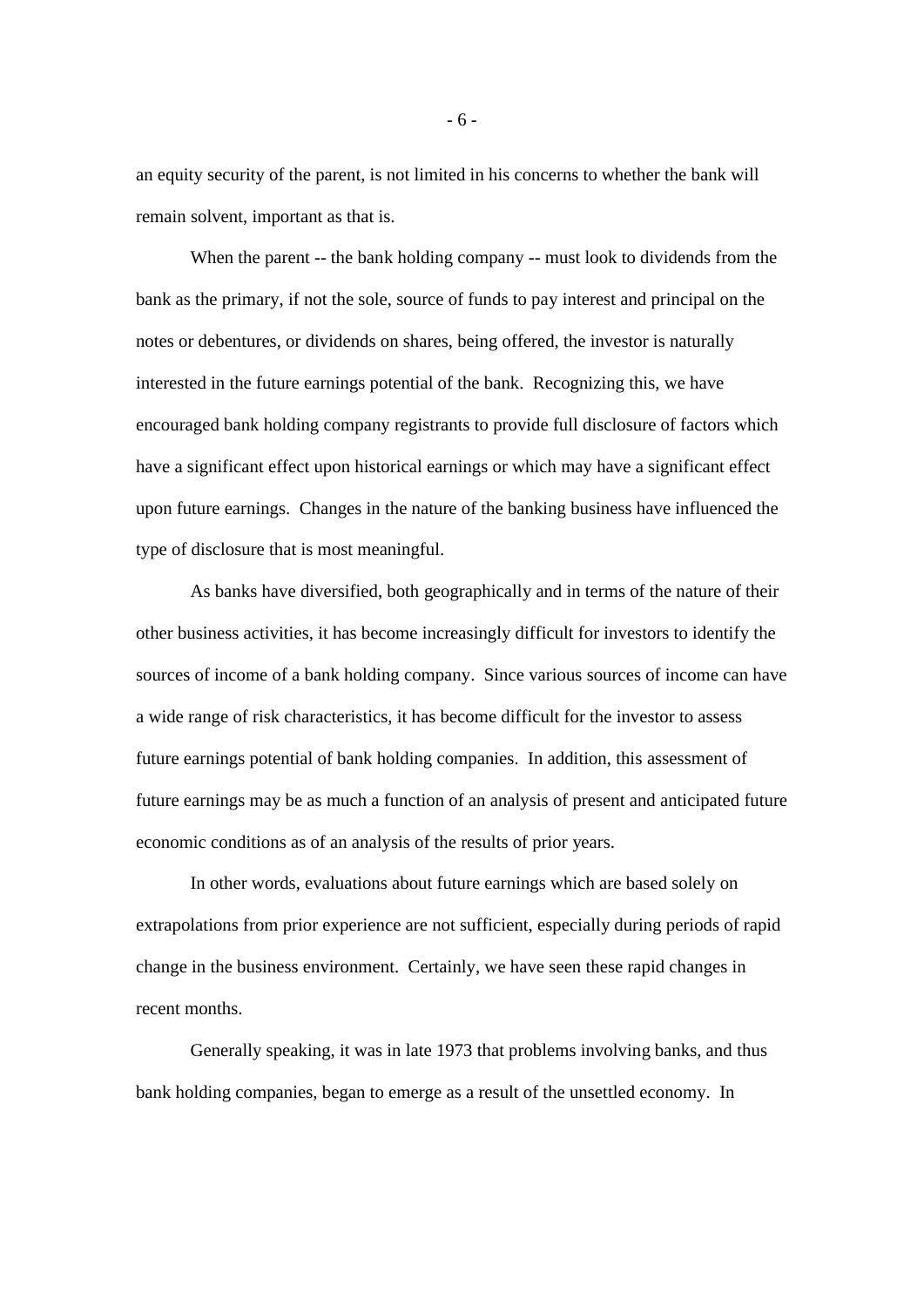addition, the troubles of both the Franklin National and U.S. National banks had a strong impact. In the fall of 1974, some major public accounting firms that audit banks and bank holding companies advised us that they were experiencing more than the usual difficulties in evaluating loan loss reserves in light of current economic conditions. They indicated that additional, more detailed, disclosure was needed.

At that time, we were considering a statement dealing with current uncertanities in various areas of financial reporting and a discussion of bank loan portfolios seemed to be appropriate. This policy statement, which was issued as Accounting Series Release (ASR) No. 166 on December 23, 1974, urges all registrants to communicate to investors any unusual circumstances or significant changes in the degree of business uncertainty existing in a reporting entity. This release was exposed, prior to its release, to the federal bank regulatory agencies for their comments, and some revisions were made in it as a result of their comments.

Chemical New York Corporation was one of the first bank holding companies to file a registration statement that the staff reviewed for the disclosures urged by ASR 166. The staff met with representatives of Chemical on several occasions in an attempt to develop a satisfactory response that included quantitative data that would be meaningful to investors, including data concerning the quality of its loan portfolio.

Our staff requested that Chemical amend the prospectus to disclose the amount of nonincome producing loans as of the end of each of the last three years. Chemical described nonincome producing loans as those on which interest payments have been past due for sixty days, as well as certain others which had been placed in that category by its

- 7 -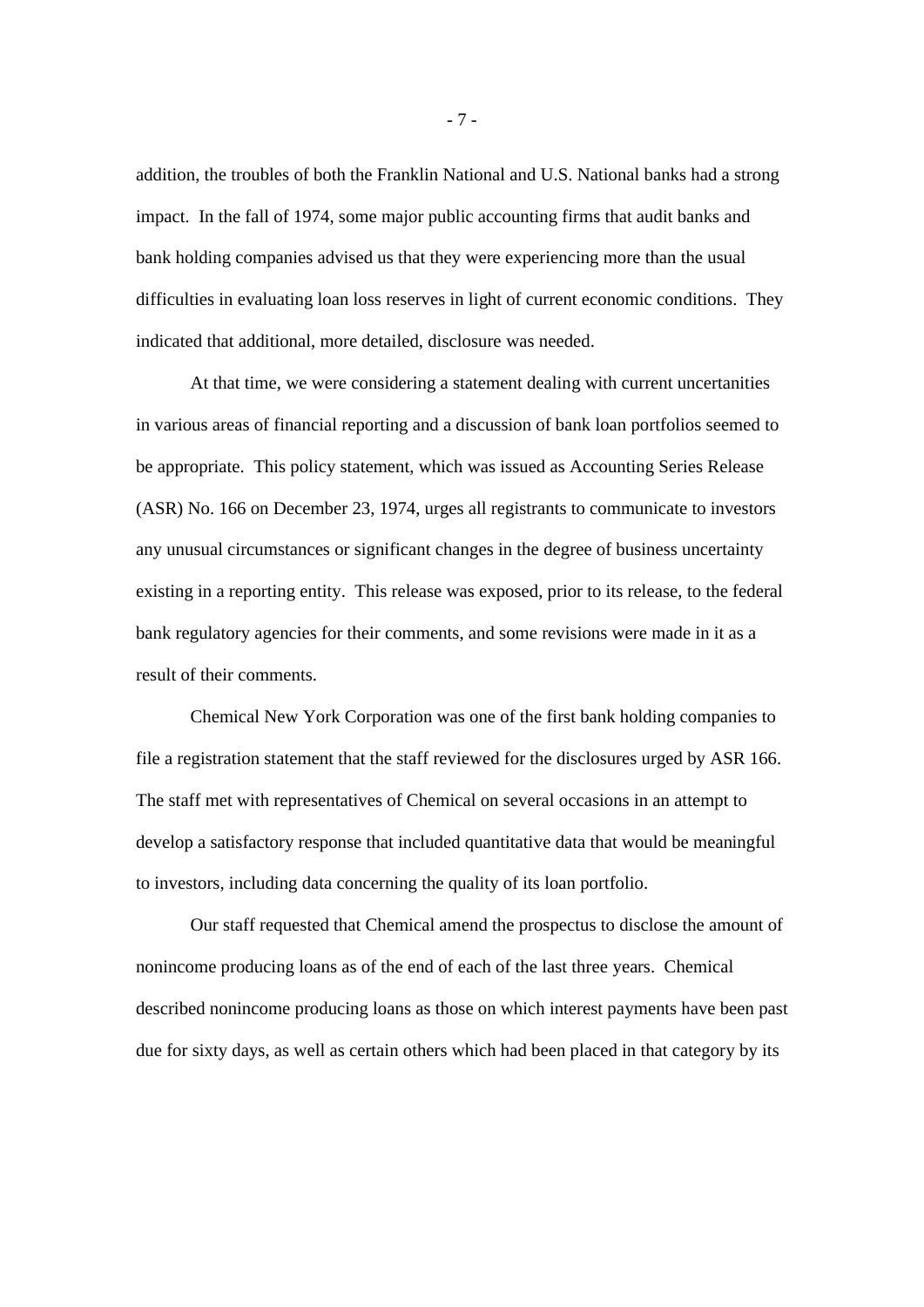own loan officers. This was considered by the staff to be one appropriate response, among others, to the disclosures called for by ASR 166.

In addition, disclosure was also effected for the aggregate amount of loans outstanding to real estate investment trusts (REIT's), the amount of commitments to make additional loans to REIT's, and the dollar amount of REIT loans which were included in the nonincome producing loan category. The revised prospectus of Chemical included narrative and statistical disclosure of troublesome loans and loans to REIT's that had not been in the initial prospectus. On the basis of this experience, our staff began asking all bank holding companies that proposed to offer securities to the public to develop meaningful disclosure with regard to the quality of their loan portfolios.

It should be noted, however, that due to the peculiar sequence of events, when the Chemical offer was withdrawn it was popularly attributed to the additional disclosures we required. That is not a reasonable conclusion, in light of all the circumstances surrounding that particular offering, and in light of the fact that, subsequently, other bank holding companies have met our disclosure requirements and have had successful offerings when market conditions are otherwise favorable.

In order to obtain a better understanding of the operations and activities of banks, representatives of the Commission met with representatives of three bank regulatory agencies and, at the suggestion of the Commission, an Interagency Bank Disclosure Coordinating Group was formed with representatives from each of the bank regulatory agencies. The purpose of the Group is to increase communication among the agencies and, more specifically, to develop meaningful disclosure guidelines for loan portfolios and related items, with a goal of attaining coordinated disclosure among the agencies. In

- 8 -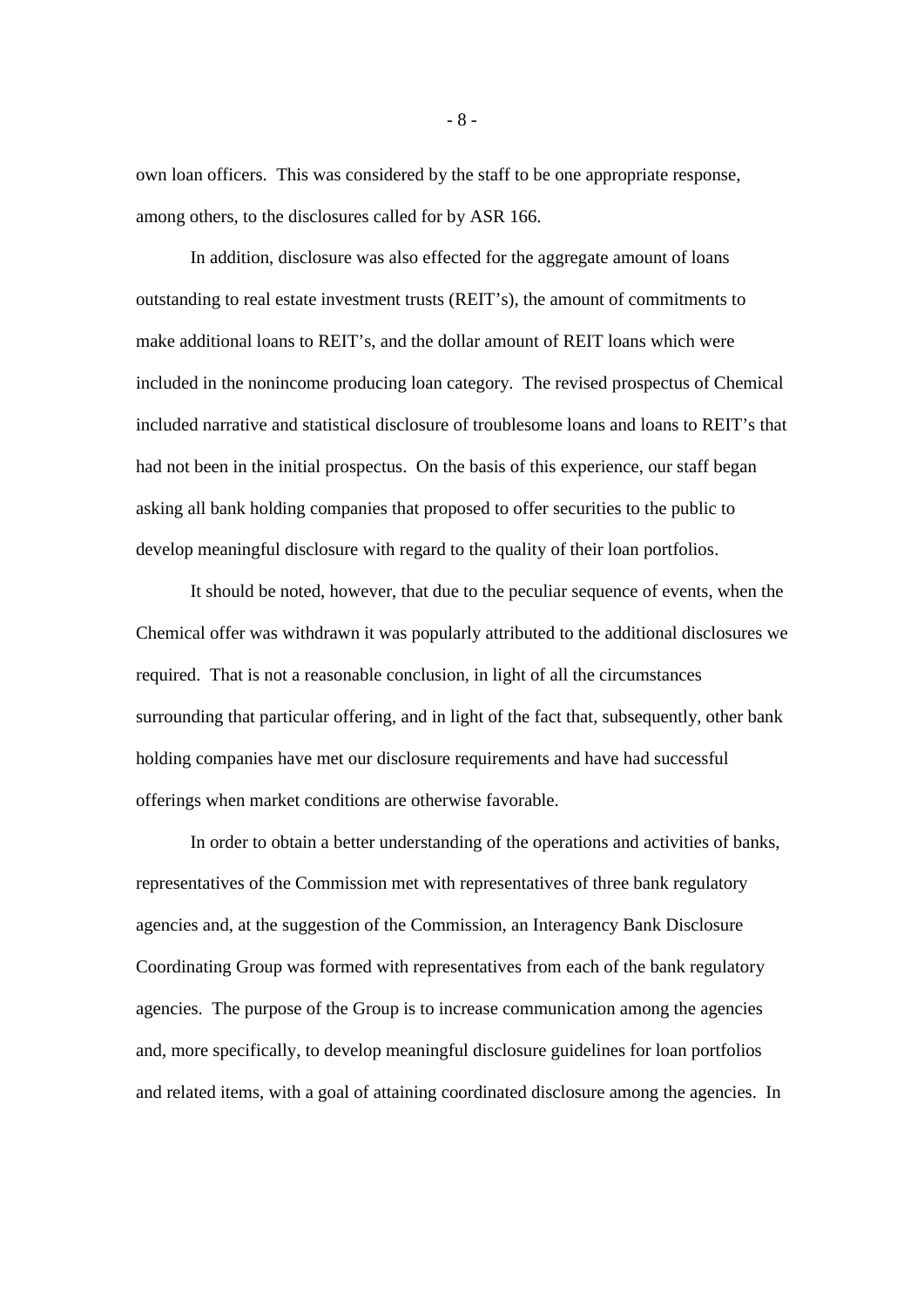these efforts, the banking agencies have made available to the Commission the considerable knowledge and understanding which the agency representatives have accumulated during years of direct contact with the banking industry.

Since its first meeting, on May 21, 1975, the Interagency Group has met three times. A subordinate group comprising certain representatives of the task force and staff personnel, has also met several times during the past six weeks. The bank agency representatives have provided valuable assistance as the Commission's staff has proceeded with drafts of our Guideline for Statistical Disclosures by Bank Holding Companies. While this process has been going on, bank holding companies have been filing registration statements covering large offerings of debt and, in one instance, equity, securities. The processing of these registration statements has proceeded, and proceeded effectively.

The Commission's staff has been seeking disclosures which we believe would be considered important by investors. The focus of many of the disclosures suggested is to provide information to help differentiate among banks as to sources of income and exposure to risks.

Thus, for example, registrants have been asked to provide a breakdown of loan portfolios by types of loans. With this information, we believe that investors will be in a better position to evaluate the potential effects of future economic events. The same concept -- providing information for risk assessment -- underlies our suggestions for disclosures of the sources of funds and their sensitivity to interest rate fluctuations. Among other things, this information helps investors evaluate the ability of banks to move into, or out of, situations with favorable or unfavorable risk/return characteristics.

- 9 -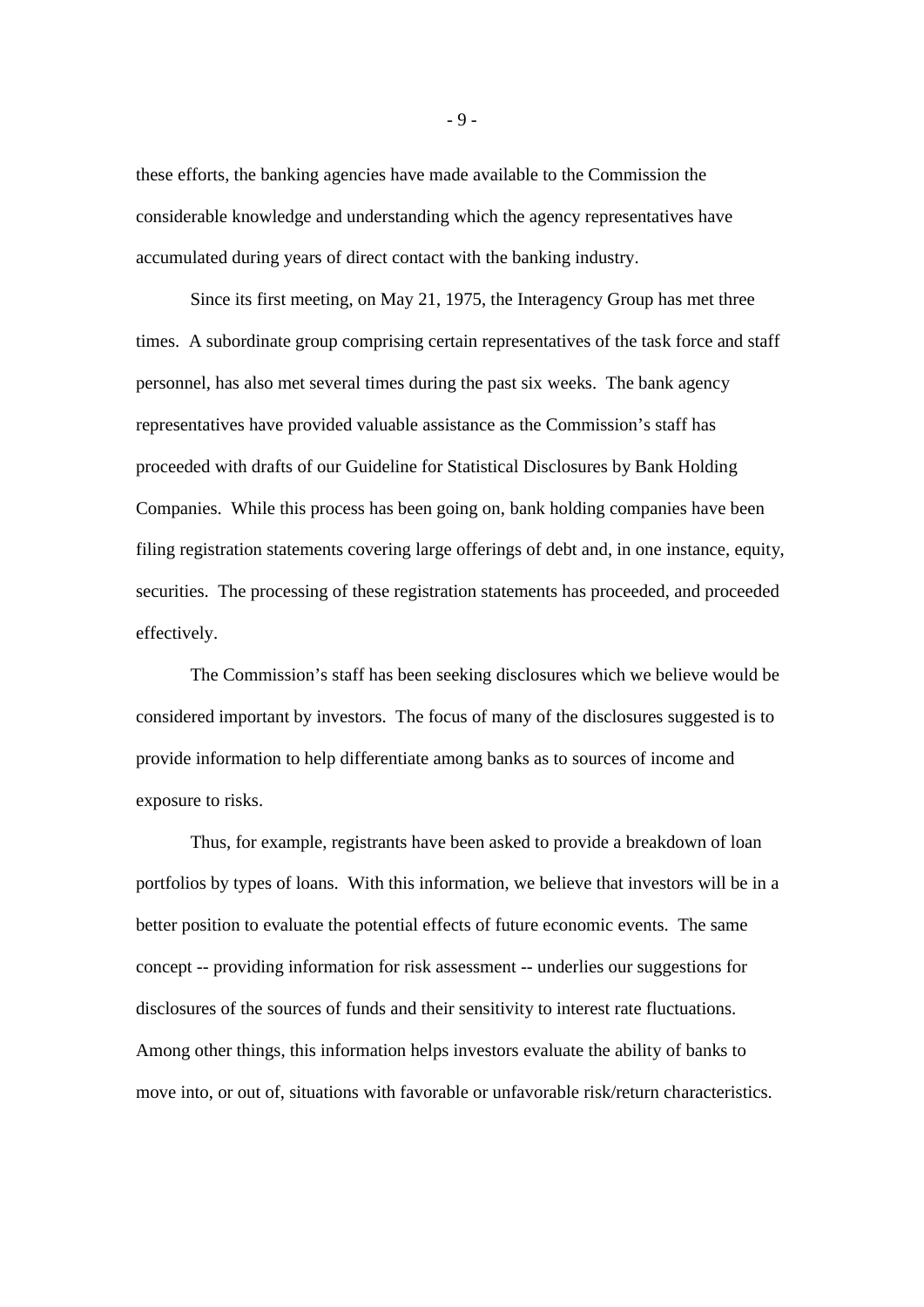As I have indicated, we are in the process of preparing guidelines, in cooperation with the banking agencies, to assist bank holding companies in making statistical disclosures relating to their loan portfolios and related items, particularly with respect to their distributions of assets, investment portfolios, loan portfolios, deposits, long-term debt and funds borrowed, interest rates and differentials, commitments, loan loss experience, and international operations. We hope to have these guidelines available shortly.

In his letter of invitation, Chairman Proxmire identifies seven specific topics as to which there has been debate about the appropriate extent of disclosure by banking institutions. It may be useful to provide a brief discussion of our practices with respect to each of these matters.

#### (1) Non-Accrual Loans

Terms, such as "non-accrual" to describe certain types of bank loans, do not, by themselves, enable investors to make meaningful comparisons between bank holding companies. Many banks use different terms, such as "non-income producing" loans, to express the same concept. Whatever the term used, however, all bank managements decide what types of loans will be placed in a special category, based on their determination of when there is more than a normal risk, so that monitoring by bank loan officials is necessary.

It is the practice of many banks to discontinue accruing interest income and to record interest income only when payments are received on certain loans. The criteria for placing loans on a non-accrual basis are not uniform among banks and in many cases are subjective. Loans on which an interest payment is 30 days delinquent are placed on a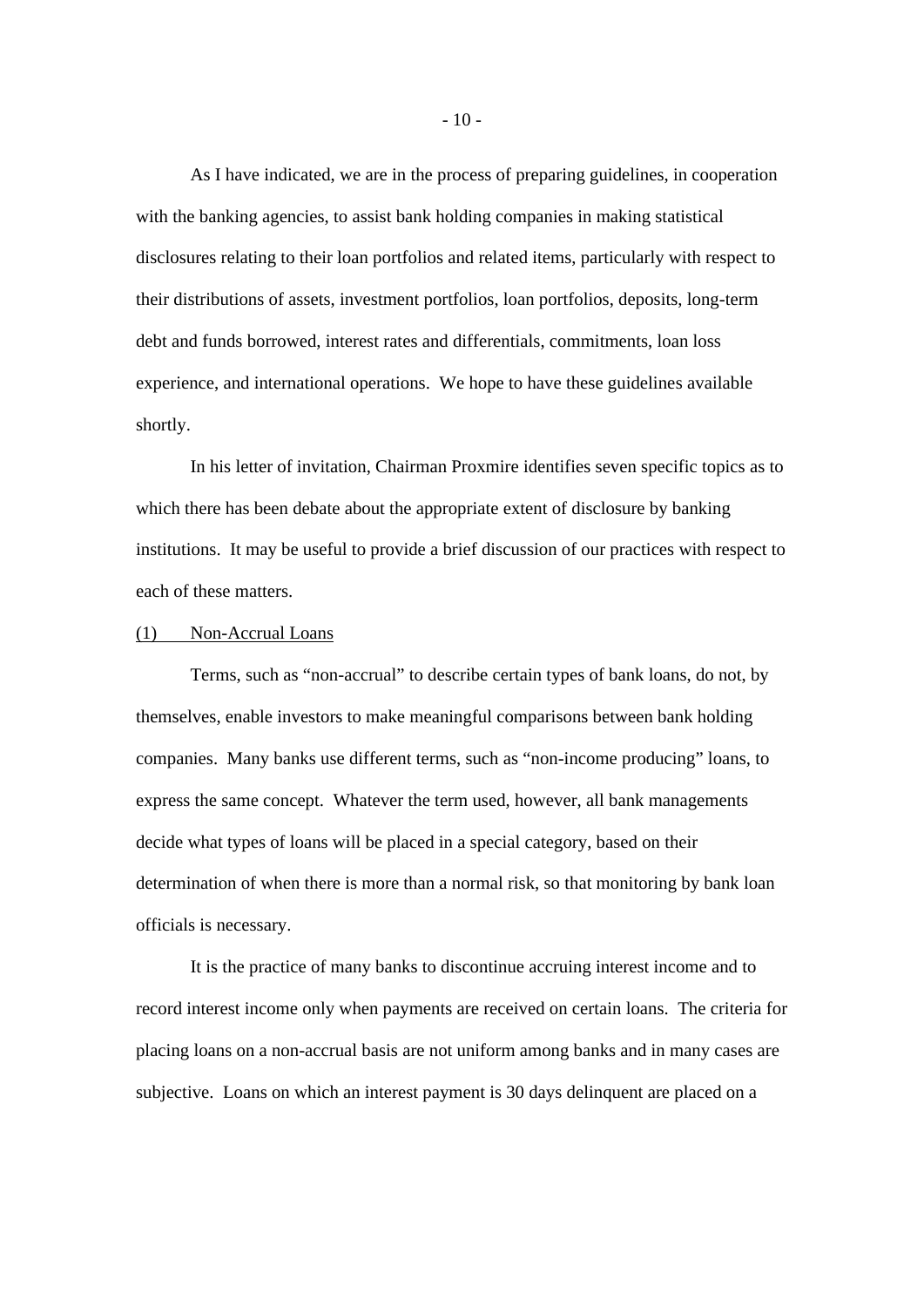non-accrual status by some banks, whereas others may wait as long as 180 days. In some cases, loans are placed in a special category status even when not delinquent, because of the concern of the bank that problems may arise before ultimate collection.

Whenever registrants state the amount of their non-accrual loans, they are also expected to outline the criteria they use for placing loans in that status. The guidelines on which our staff is working will attempt to define a class of loans which involve more than normal credit risks, so that all bank holding company registrants can be required to furnish meaningful information to investors on a fairly uniform basis. This is a very difficult area, and has been the subject of much discussion among the bank regulatory agencies and the Commission. Our major objective has been to obtain meaningful disclosure about the quality of loan portfolios and the potential effects on future income. Different approaches have been necessary for different registrants because of the lack of uniformity in description of the troublesome loans.

# (2) Loan Loss Reserves

We require disclosure provisions for loan loss reserves. When the provision for the valuation part of the reserve exceeds the amount required by the banking agencies' formulas for reserve provisions, we require disclosure of the reasons for the additional provision. ASR 166 recognized that, when there were unusual risk characteristics of the loan portfolio, mere disclosure of the loan loss provision might not be sufficient.

The adequacy of the loan loss reserve seems to us, however, to be largely a matter of judgment. Generally speaking, loan officers and the management of a bank are in the best position to make that judgment, although their judgment is subject to review by their independent accountants and also by bank examiners.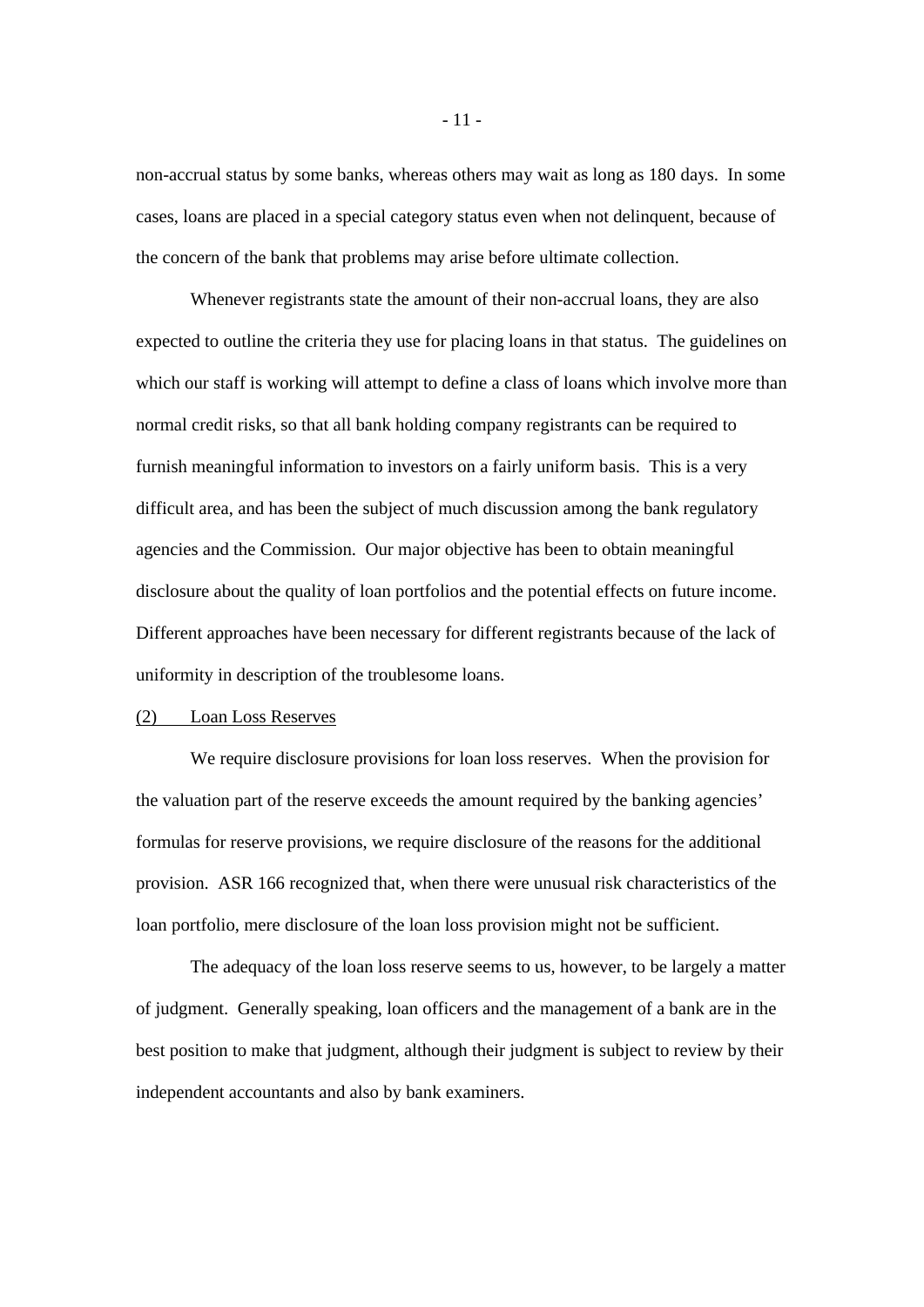#### (3) Concentrations of Credit

While no general policy on credit concentrations has yet evolved, our staff has required specific disclosures with respect to loans and commitments for loans to REITs because of their unique nature. Our staff will, however, also continue to raise questions as to concentrations of loans in other commercial sectors and, where appropriate, disclosure will be requested. While objective rules or guidelines in this area may be difficult to draw, the flexibility of our informal review process is particularly valuable.

## (4) Loans to Insiders

Generally the Commission's proxy rules require disclosures in proxy statements filed with the Commission and sent to shareholders of material indebtedness to the subject company or its subsidiaries by any of its officers and directors and each associate of any such person. However, where the lender is a bank, such disclosure may consist of a statement, if such is the case, that the loans to such persons

- (i) were made in the ordinary course of business;
- (ii) were made on substantially the same terms, including interest rates and collateral, as those prevailing at the time for comparable transactions with other persons; and
- (iii) did not involve more than the normal risk of collectibility or present other unfavorable features.

This requirement is not dissimilar to that generally relieving industrial issuers from disclosing indebtedness to it by its officers and directors or their associates, if such indebtedness arises out of purchases made subject to the usual trade terms and other transactions in the ordinary course of business.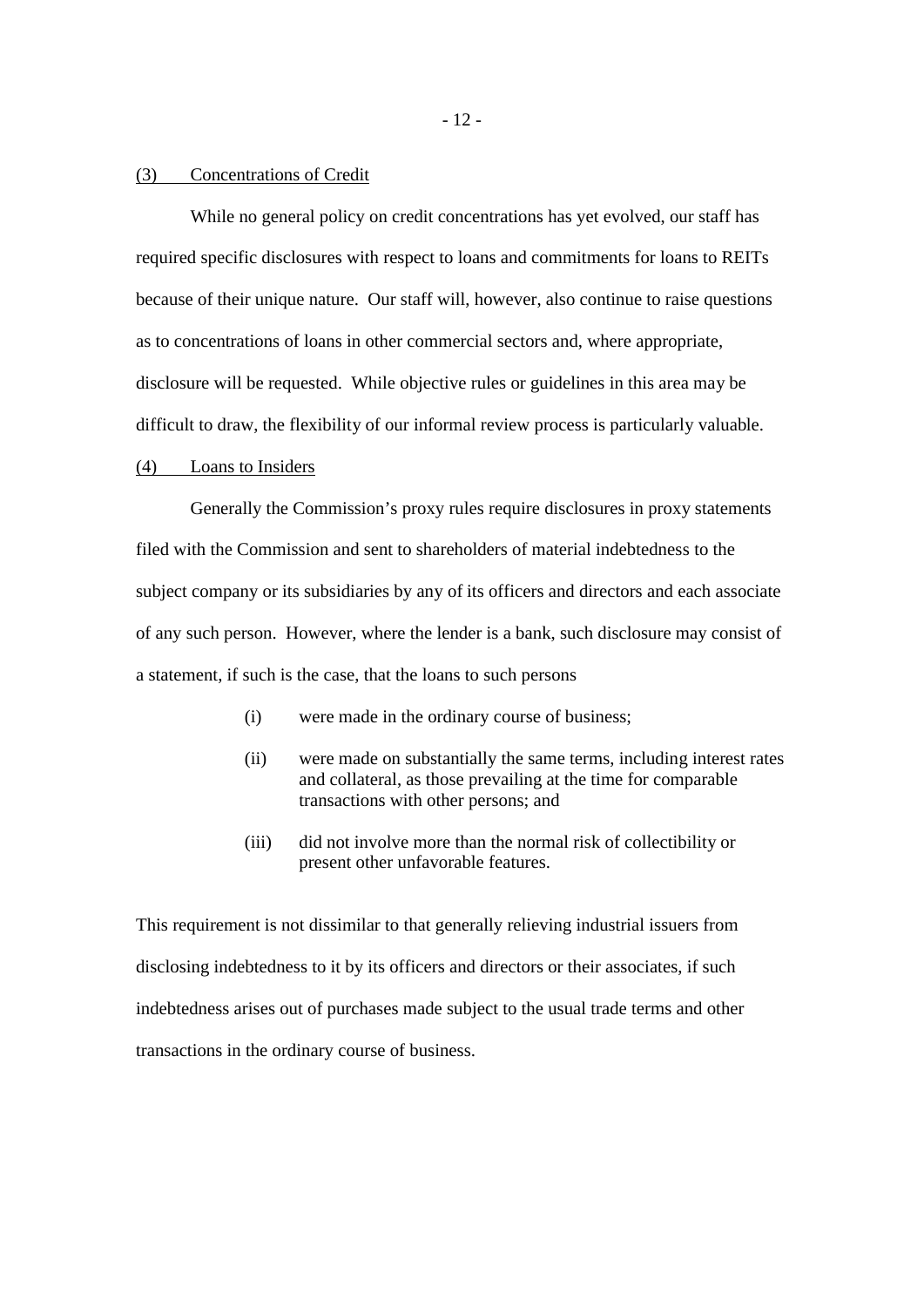Our staff is considering revisions to our proxy rules and registration forms relating to the disclosure of transactions with officers, directors and associates.

Disclosures have been made in the past by bank holding companies regarding loans which were not made on substantially the same terms as those prevailing at the time for comparable transactions with unaffiliated persons, as well as disclosures regarding loans to such officers and directors and their associates which involved a higher than normal risk of collectibility.

The Commission recently found certain filings of a bank holding company deficient, among other reasons, because they failed to disclose loans by the company's principal bank subsidiary to companies in which certain officers and directors of the subsidiary had a substantial interest. Certain of these loans were made at preferential rates of interest for the purpose of purchasing and carrying controlling blocks of stock of other banks which were later acquired by the bank holding company at a profit to the officers and directors. The Commission took enforcement action against this registrant, caused it to make corrective disclosures and ordered the issuer to amend its filings with the Commission.

## (5) Securities Holdings

The Commission's rules under Regulation S-X, the Commission's Regulation as to the Form and Content of Financial Statements, require that a prospectus disclose both the carrying amount and the market value of investment securities. Accordingly, we have not experienced difficulties in obtaining disclosure in this area.

While our rules do not explicitly require disclosures of contingencies for unusual market or other risks associated with securities holdings, we have, in specific cases,

- 13 -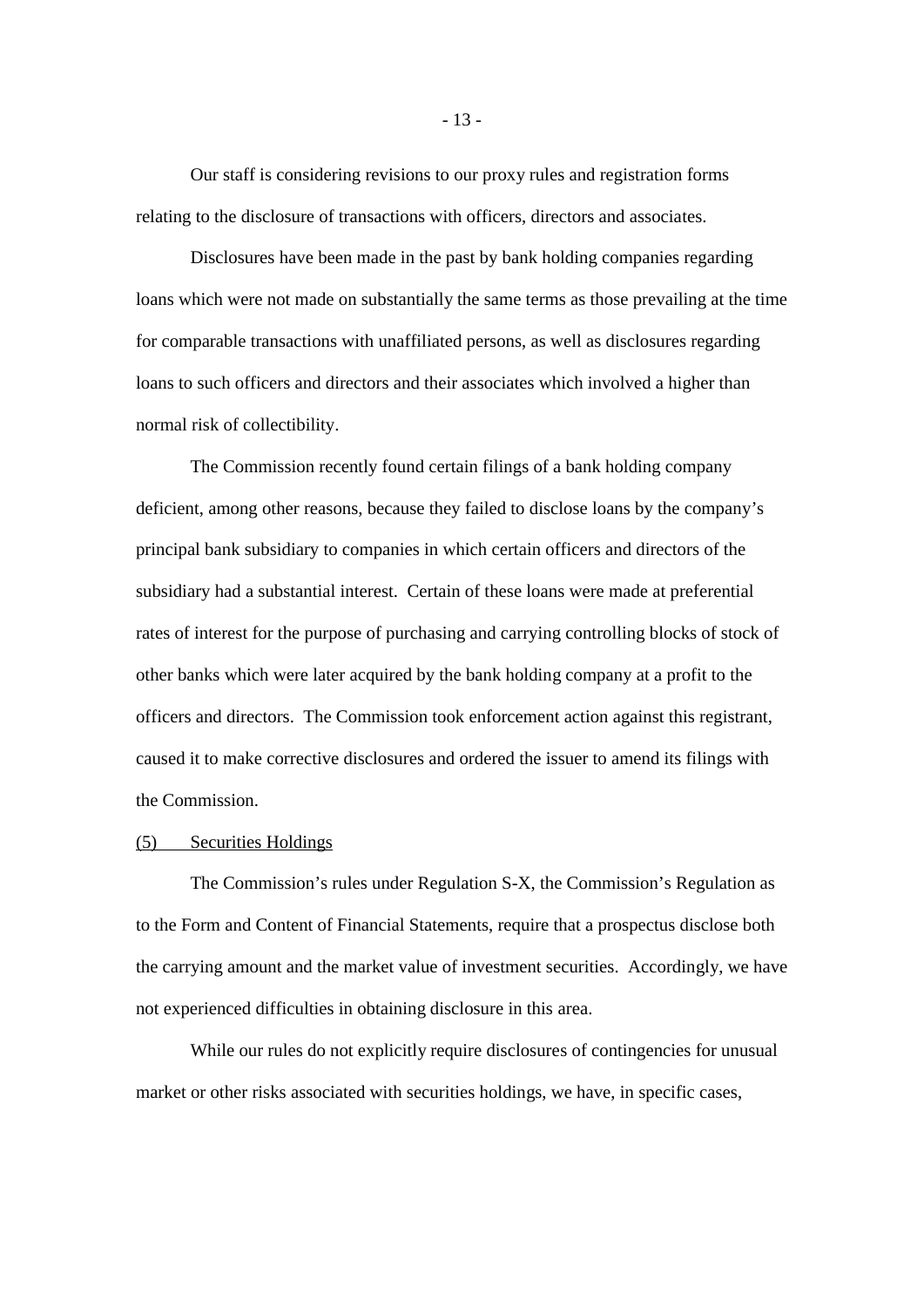required the disclosure of special factors which can be identified as adversely affecting the liquidity of investment portfolios.

### (6) Asset Structure

We have generally required disclosures in prospectuses of the structure of the deposit and borrowing base utilized to support a particular banking institution's asset structure and earnings effects. Registrants are required to set forth a capitalization table that details the stockholders' equity and the long-term debt securities. In addition, tables are furnished showing the composition of deposits over a period of several years and of the interest rates paid on the various types of purchased funds employed by the registrant. Analyses are also furnished in a tabular form, showing changes in loan and investment assets of the bank.

The data furnished by registrants have not been as uniform as we would like, and our staff is attempting to develop guidelines for the extent of the statistical disclosure that should be reported for loans and deposits. We expect the guidelines to draw upon the reporting requirements of the bank regulatory agencies, in order to curtail costs to, and burdens on, registrants in complying.

# (7) Leasing Transactions and Letter of Credit Commitments

We have required disclosures of leasing transactions and standby letters of credit commitments. Many of the bank holding companies furnish separate financial statements for nonblank subsidiaries. These financial statements list the principal classes of assets of the subsidiaries and set forth leasing receivables whenever they are a principal class of assets. Also, where leasing activities are significant, the tax effect of leasing activities